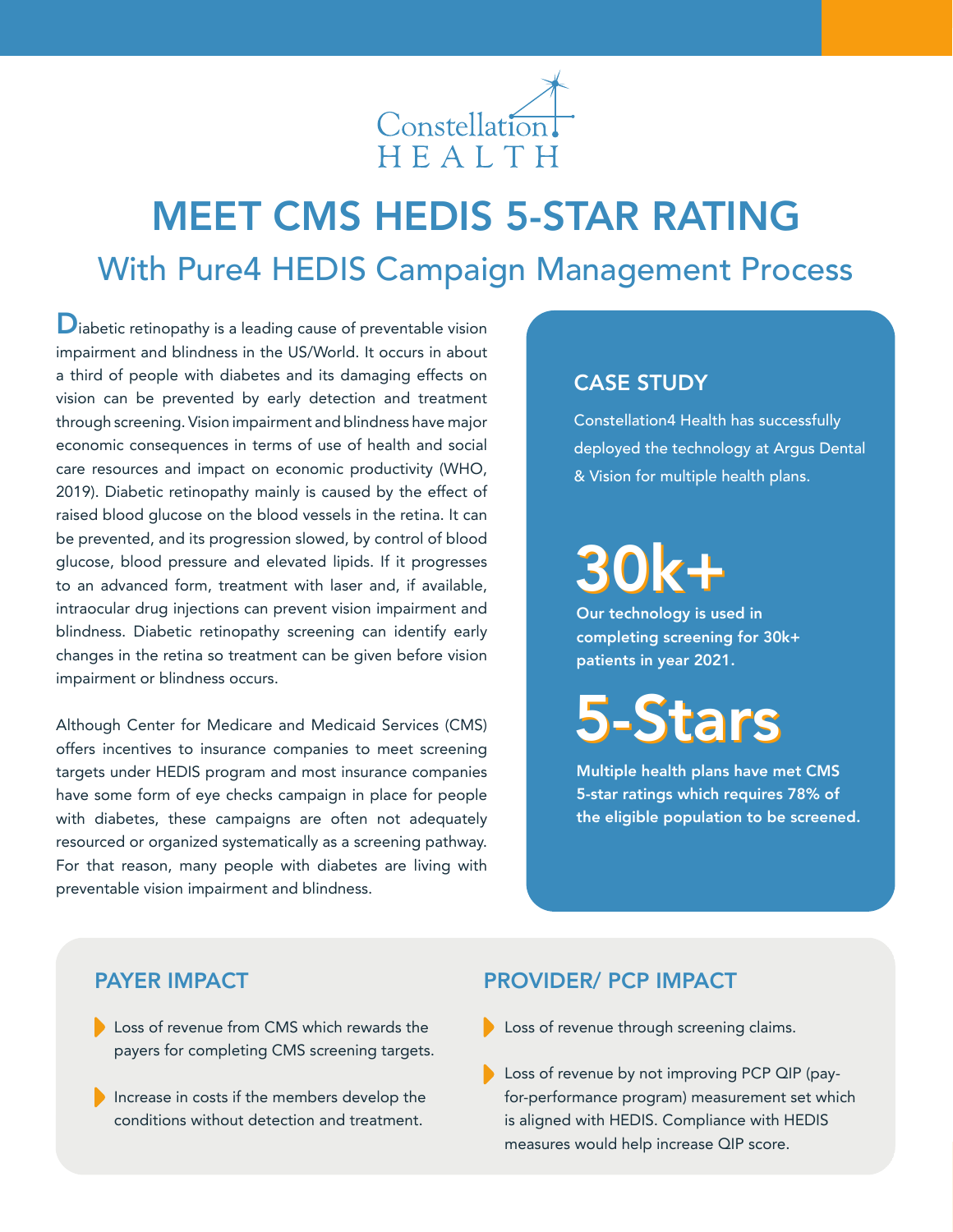## **SOLUTION**

Constellation4 with a mission to improve patient health has built a campaign management solution for HEDIS quality Managers to deploy a screening pathway and meet their annual CMS HEDIS targets. Our Pure4 Solution has below capabilities to run and manage the campaign.



### **IDENTIFICATION**

- Identify and rank the population eligible for screening by zip code and geographic area.
- Identify and rank the PCPs who have elgible for screening patients by geographic area.
- Identify and rank the places where mobile screening unit can be set up, or mobile units can be sent for at home screening by geographic area.

#### **STFP SCORECARD**

- Referral of screen positives for further evaluation, diagnosis, and treatment.
- Reporting of screen negative results and keeping the patients in future campaign.
- Identify patients with unreported claims.
- Identify eligible providers/pcp visits without the reported screening.
- Continuously track the actual vs target data to improvise the campaign.

# **STEP**

## **INVITATION & INFORMATION**

- Contact the patients to check availability and set up appointments.
- Run campaign to educate about the screening importance.

## SAMPLE SCORECARD

Rate % 66.96% Gaps To CMS 5-Star Goals 3,365 Health Plan Open Gaps 10,070

Completed Exams

20,409

## **TESTING & REACH OUT**

- Group the right patients based on their availability, location, and response.
- Decide mobile health screening unit locations.
- Use referral management to scale the campaign by finding right resources.
- Test for diabetic retinopathy at doctors' office, patient's home or at mobile clinic.

STEP

## **CONTINUOUS IMPROVEMENT**

• Collect, analyze, report on outcomes to improve the effectiveness and cost effectiveness of the screening program.



MEET CMS HEDIS 5-STAR RATING WITH PURE4 HEDIS CAMPAIGN MANAGEMENT PROCESS PAGE 2 @2022 Constellation4 Health Confidential and Proprietary Material, Usage and Distribution Restricted